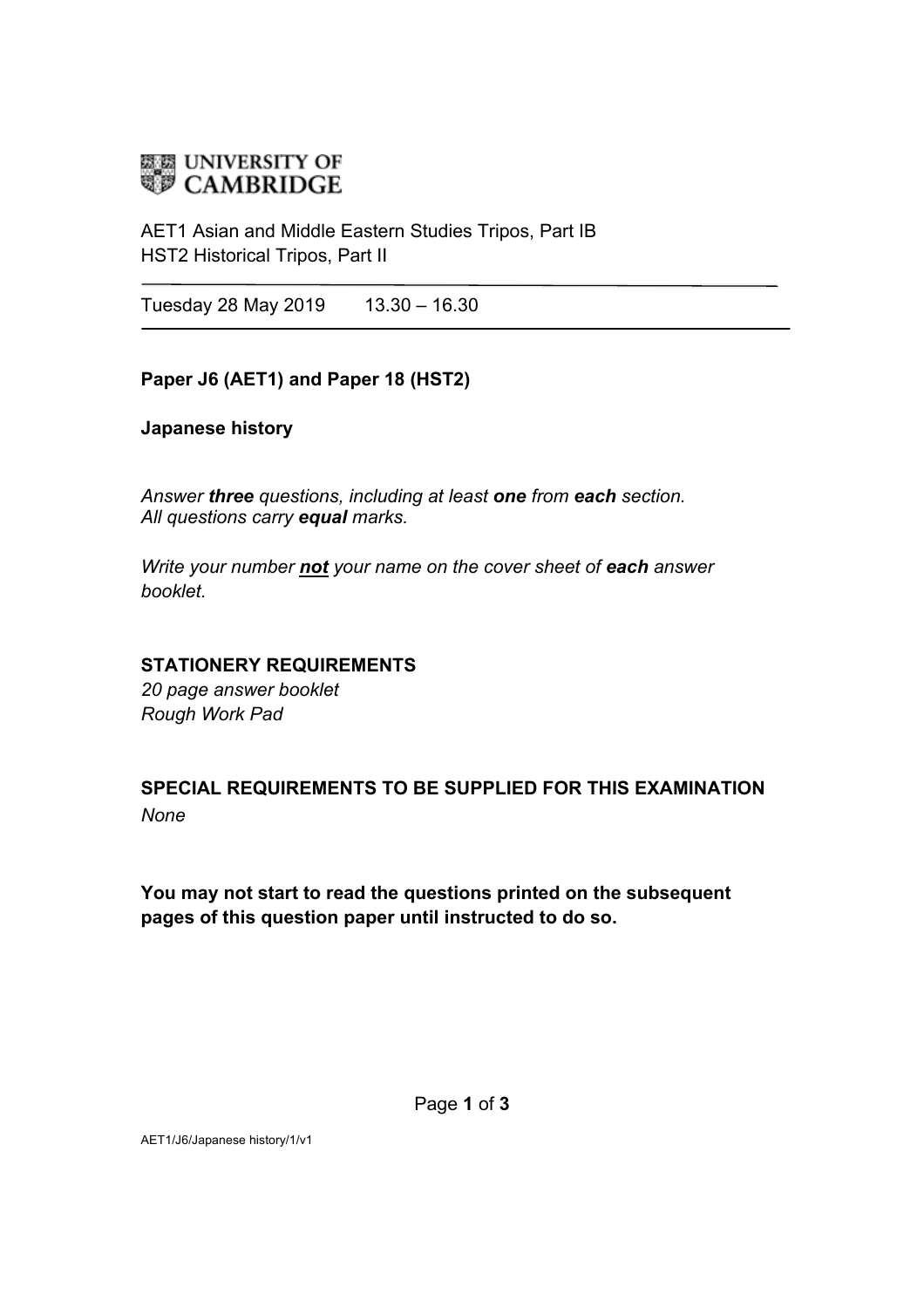## **Section A**

- 1) The position of women in Japanese premodern society has often been described as one of steady and near constant decline. Using the lectures and seminary materials we have read in class, discuss whether or not this teleology is valid.
- 2) 'To a great extent the story of the samurai has been the story of Japan. In fact, it is impossible to understand contemporary Japanese society and behaviour without knowledge of the values of pre-modern Japan and these values that were evolved primarily by the samurai.' (Varley) Do you agree with this historian's view on the role of samurai in Japan's history? Justify your answer using materials from lectures and discussion.
- 3) What is the significance of the Akō Incident? Explain both the specific incident and what it came to bring to light about society at that time. Make sure also to provide relevant background.

## **Section B**

- 4) What do you see as the root causes for the Meiji Restoration? Was it simply an inevitable revolution brought upon Japan by colonial forces?
- 5) Was the Taisho period worthy of the title 'Taisho Democracy'? Provide at least three clear examples, compare and contrast.
- 6) How did the high economic growth of the Showa era ironically also set the stage for the so-called 'lost decades' of the Heisei era.